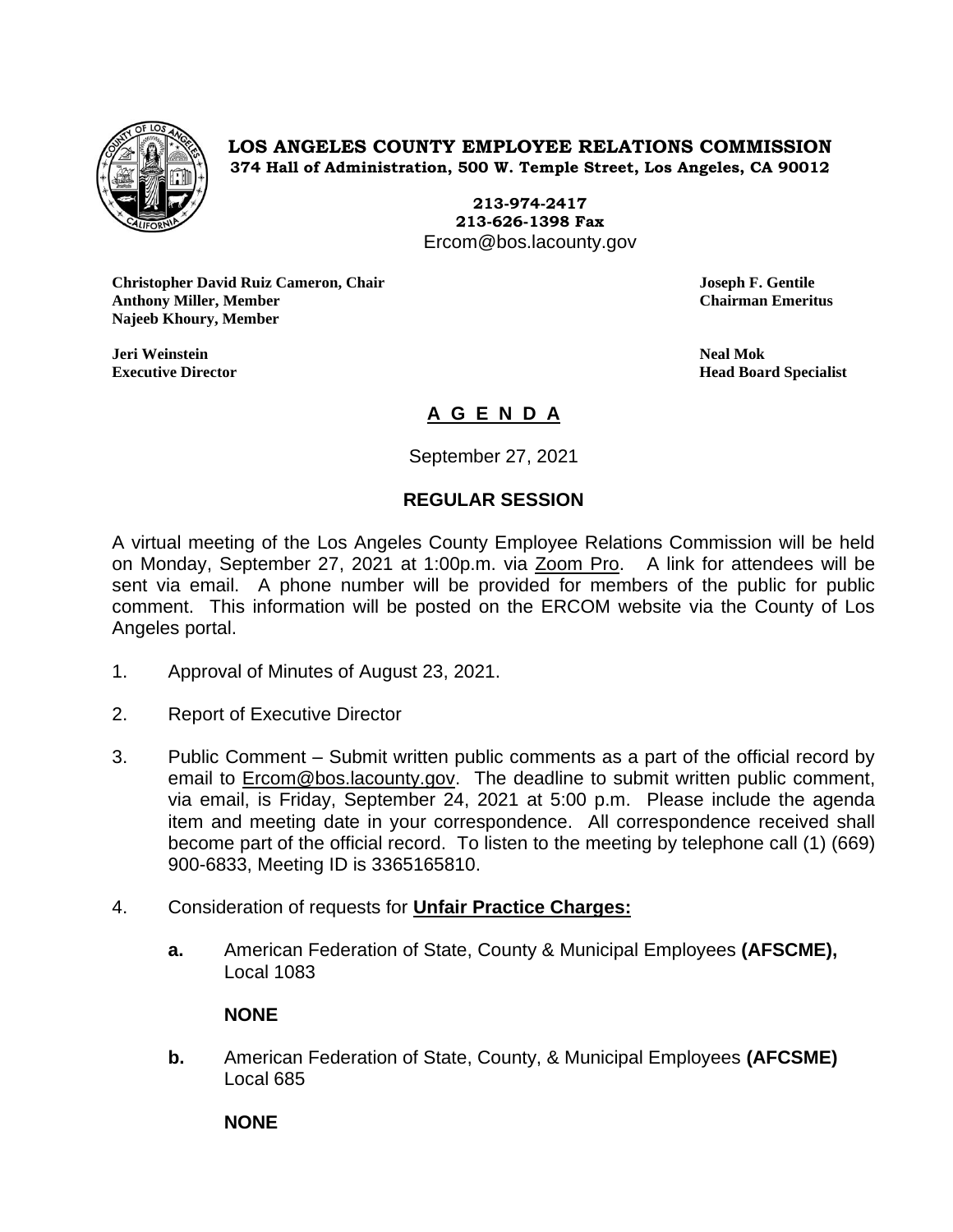| <b>AGENDA</b> |                                                                    | Page 2                                                                                                                                                                                                                                                                                        | September 27, 2021                                        |  |  |  |
|---------------|--------------------------------------------------------------------|-----------------------------------------------------------------------------------------------------------------------------------------------------------------------------------------------------------------------------------------------------------------------------------------------|-----------------------------------------------------------|--|--|--|
| c.            | Association for Los Angeles Deputy Sheriffs (ALADS)<br><b>NONE</b> |                                                                                                                                                                                                                                                                                               |                                                           |  |  |  |
|               |                                                                    |                                                                                                                                                                                                                                                                                               |                                                           |  |  |  |
| d.            | California Association of Professional Employees (CAPE)            |                                                                                                                                                                                                                                                                                               |                                                           |  |  |  |
|               | <b>NONE</b>                                                        |                                                                                                                                                                                                                                                                                               |                                                           |  |  |  |
| е.            | International Brotherhood of Electrical Workers, Local 11 (IBEW)   |                                                                                                                                                                                                                                                                                               |                                                           |  |  |  |
|               | -UFC 012-21                                                        | (IBEW) vs. Department of Public Works (DPW)<br>(Discrimination and Retaliation)<br>(Cont'd from August 23, 2021)                                                                                                                                                                              | International Brotherhood of Electrical Workers, Local 11 |  |  |  |
|               |                                                                    | -County's objections and Motion to Dismiss                                                                                                                                                                                                                                                    |                                                           |  |  |  |
|               |                                                                    | -Union response to County objections and Motion to<br><b>Dismiss</b>                                                                                                                                                                                                                          |                                                           |  |  |  |
| f.            |                                                                    | Professional Peace Officers Association (PPOA)                                                                                                                                                                                                                                                |                                                           |  |  |  |
|               | -UFC 011-21                                                        | Professional Peace Officers Association (PPOA) vs<br>Los Angeles County Board of Supervisors (BOS)<br>(Failure to meet and confer regarding decision to contract<br>Security Services to outside vendor rather than Bargaining<br>Unit 621, Security Officers)<br>(Cont'd from June 28, 2021) |                                                           |  |  |  |
|               |                                                                    | - County's Objections and Request to Dismiss                                                                                                                                                                                                                                                  |                                                           |  |  |  |
|               |                                                                    | - Union's Opposition to Motion to Dismiss                                                                                                                                                                                                                                                     |                                                           |  |  |  |
| g.            | Service Employees International Union, Local 721 (SEIU)            |                                                                                                                                                                                                                                                                                               |                                                           |  |  |  |
|               | <b>NONE</b>                                                        |                                                                                                                                                                                                                                                                                               |                                                           |  |  |  |
| h.            |                                                                    | Union of American Physicians and Dentists (UAPD)                                                                                                                                                                                                                                              |                                                           |  |  |  |
|               | <b>NONE</b>                                                        |                                                                                                                                                                                                                                                                                               |                                                           |  |  |  |
| 5.            | <b>Request to Withdraw Unfair Practice Charge</b>                  |                                                                                                                                                                                                                                                                                               |                                                           |  |  |  |

**NONE**